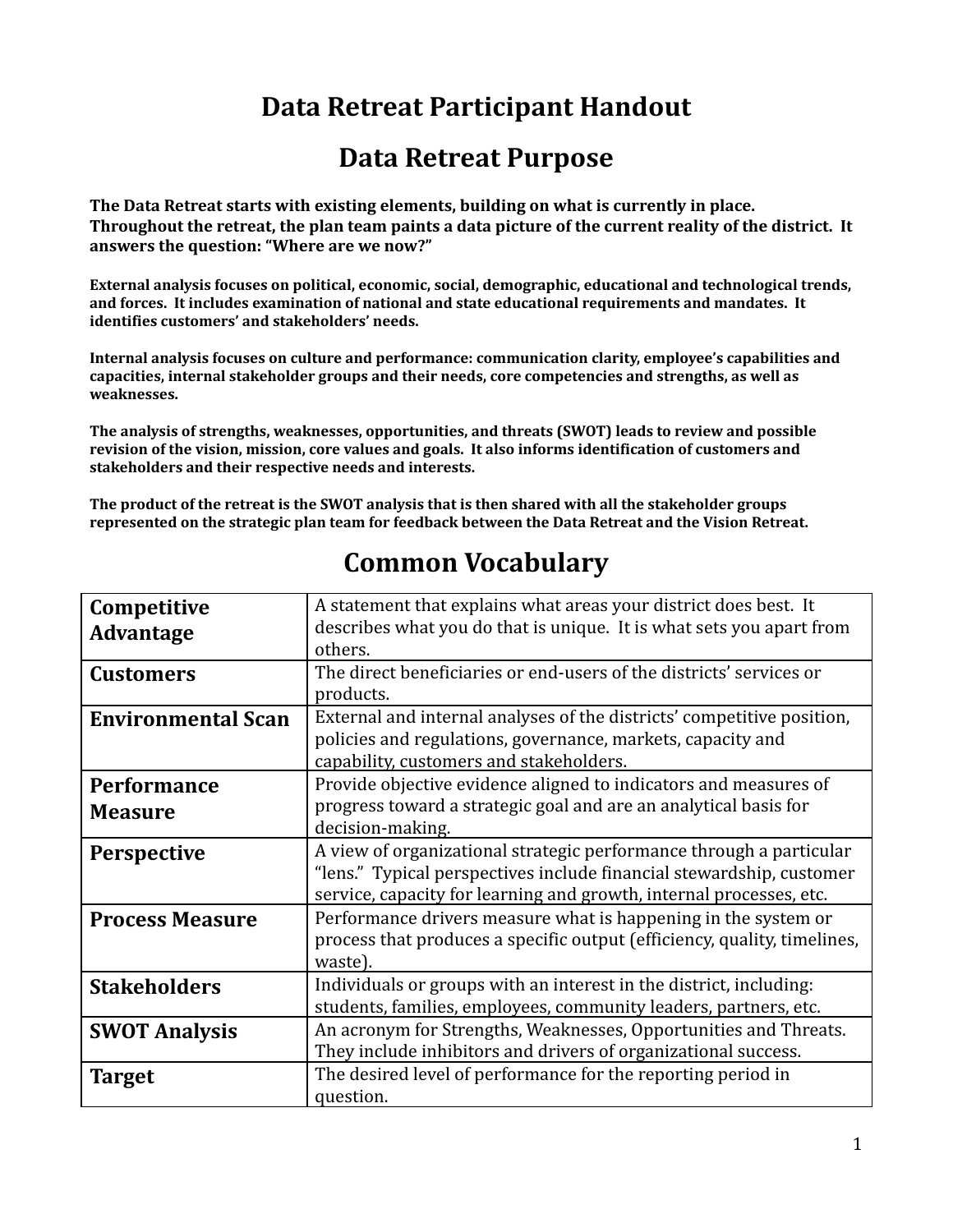| <b>ACTIVITY ONE: OUR PERCEPTIONS</b> |                                                                   |  |
|--------------------------------------|-------------------------------------------------------------------|--|
| What are we MOST PROUD about?        | <b>What are our GREATEST</b><br><b>CHALLENGES for the Future?</b> |  |
|                                      |                                                                   |  |
|                                      |                                                                   |  |
|                                      |                                                                   |  |
|                                      |                                                                   |  |
|                                      |                                                                   |  |
|                                      |                                                                   |  |
|                                      |                                                                   |  |
|                                      |                                                                   |  |
|                                      |                                                                   |  |
|                                      |                                                                   |  |
|                                      |                                                                   |  |
|                                      |                                                                   |  |
|                                      |                                                                   |  |
|                                      |                                                                   |  |
|                                      |                                                                   |  |
|                                      |                                                                   |  |
|                                      |                                                                   |  |
|                                      |                                                                   |  |
|                                      |                                                                   |  |
|                                      |                                                                   |  |

г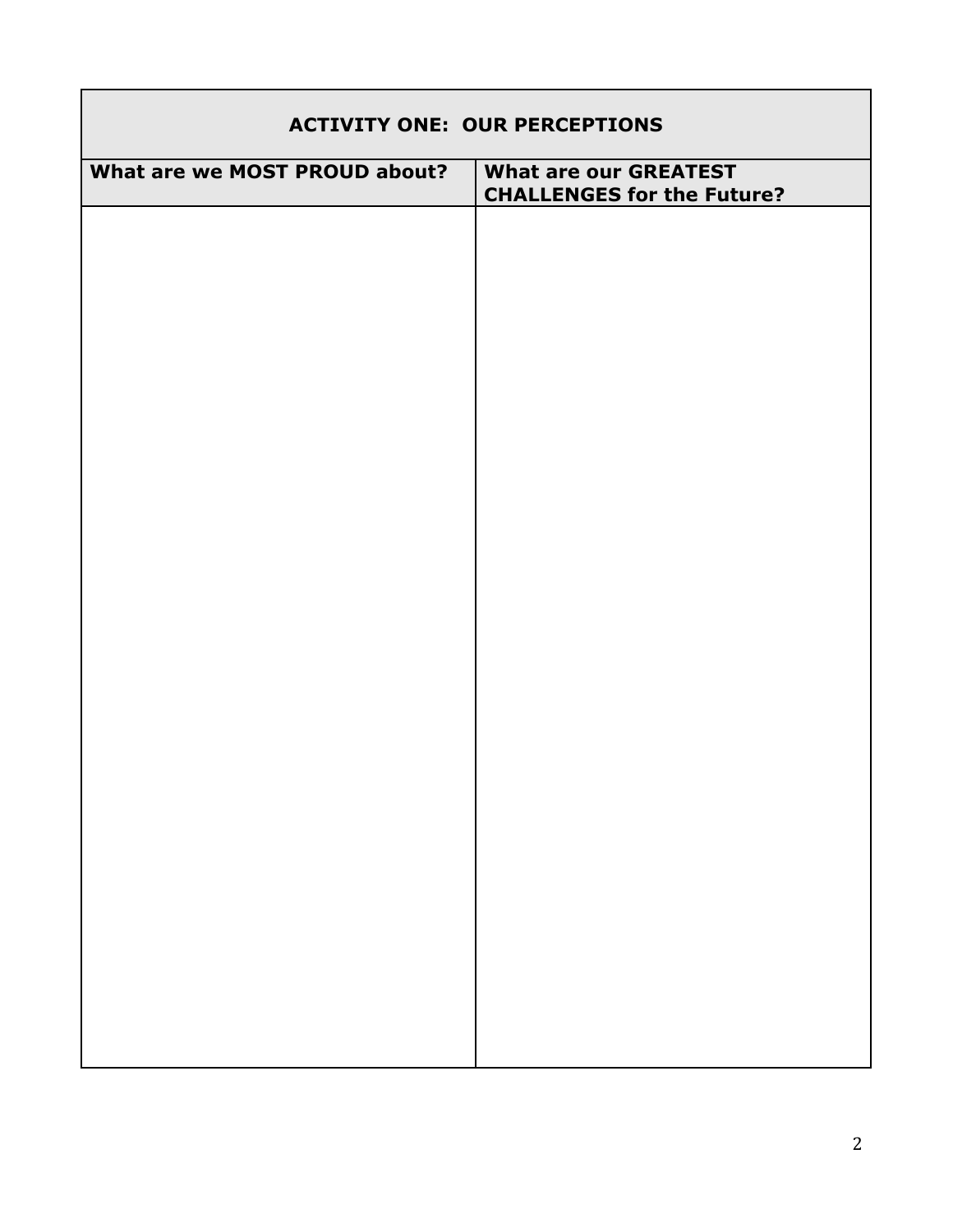### **Analysis of 5Essentials report**

For 2021 which of the 5Essentials did the district score highest, which the lowest? How did that compare with the two prior years?

What was the participation percentage? Students? Staff? Parents?

Complete this chart for the 5 Essentials (page 2):

# **Analysis of District 5E Data**

| Which of the 5E's is the highest? | Which of the 5E's were rated Less or Least? |
|-----------------------------------|---------------------------------------------|
|                                   |                                             |
|                                   |                                             |
|                                   |                                             |
|                                   |                                             |

Complete this chart for the 20 Essential Measures (page 8) and the 13 Supplemental Measures (page 31)

S means Student response. T means Teacher response.

| <b>Analysis of District 5E Data</b>     |                                          |  |
|-----------------------------------------|------------------------------------------|--|
| <b>Strengths Scores 62 or Above</b>     | <b>Opportunities. Scores 42 or below</b> |  |
| More or Most (After each record S or T) | Less, Least (After each record S or T)   |  |
| <b>Essential Measures</b>               |                                          |  |
|                                         |                                          |  |
|                                         |                                          |  |
|                                         |                                          |  |
|                                         |                                          |  |
|                                         |                                          |  |
|                                         |                                          |  |
|                                         |                                          |  |
|                                         |                                          |  |
|                                         |                                          |  |
| <b>Strengths Scores 62 or Above</b>     | <b>Opportunities. Scores 42 or below</b> |  |
| More or Most (After each record S or T) | Less, Least (After each record S or T)   |  |
| <b>Supplemental. Measures</b>           |                                          |  |
|                                         |                                          |  |
|                                         |                                          |  |
|                                         |                                          |  |
|                                         |                                          |  |
|                                         |                                          |  |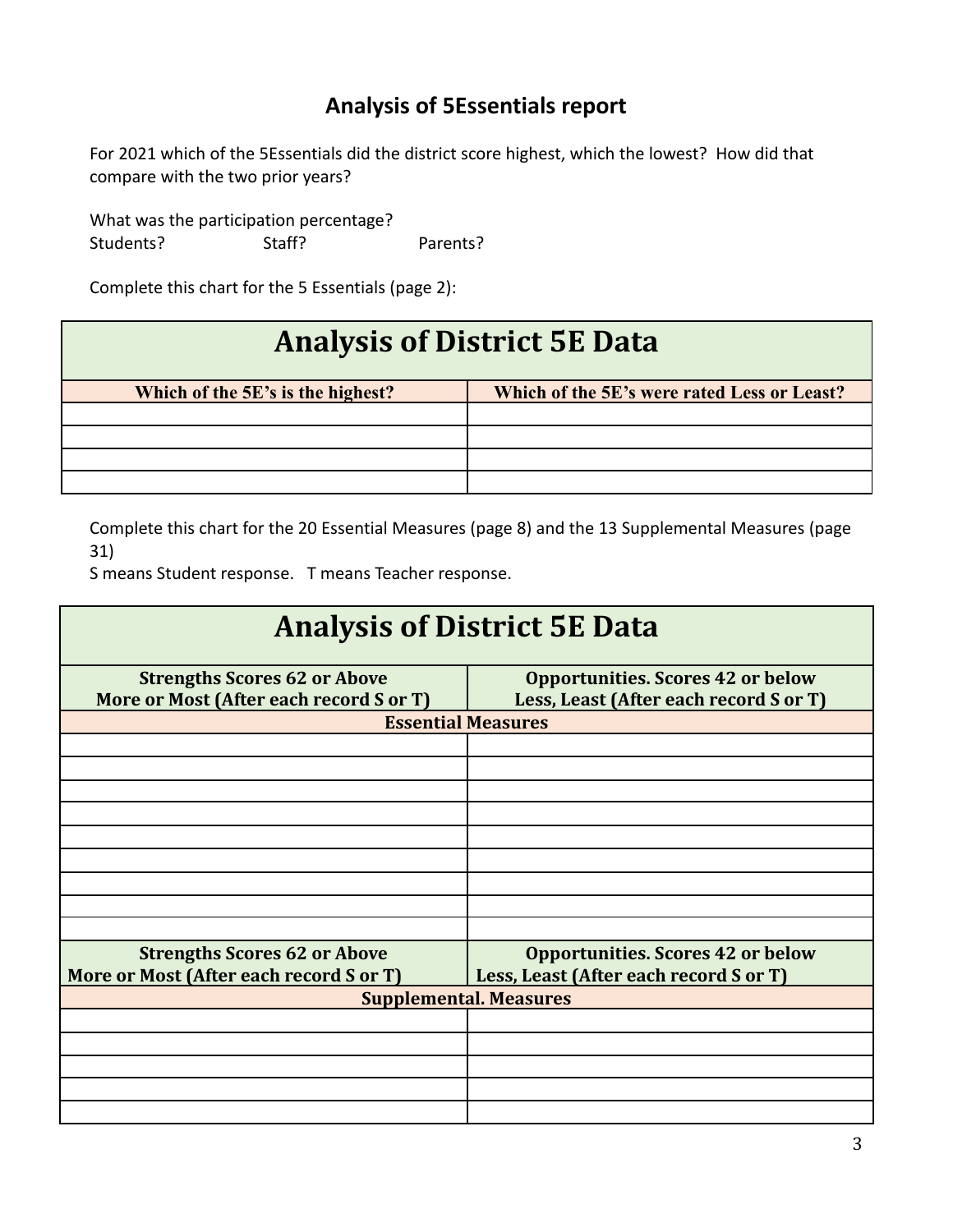#### **ACTIVITY THREE DATA REPORT: STUDENT ACHIEVEMENT RESULTS**

#### **What did you learn about the student achievement and growth data that informs how the DISTRICT is performing? Performing compared to others? Performing compared to the past?**

| $\boxed{1}$      |  |
|------------------|--|
| 2.               |  |
| 3.               |  |
| $\overline{4}$ . |  |
| 5.               |  |
| 6.               |  |
| $\overline{z}$ . |  |
| 8.               |  |
| 9.               |  |
| 10.              |  |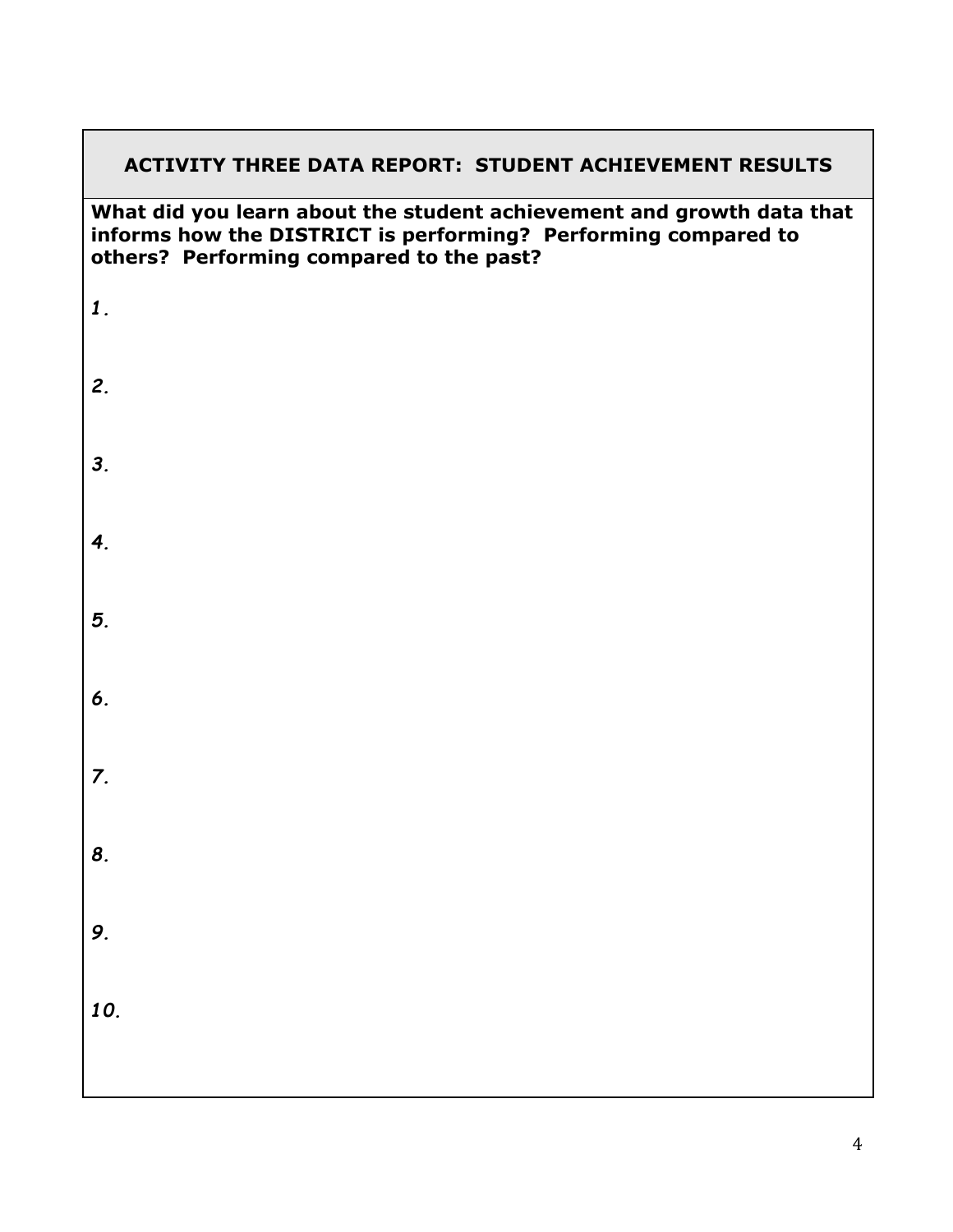#### **ACTIVITY THREE DATA REPORT: LEARNING AND WORK ENVIRONMENTS**

**What did you learn about the learning and work environments that informs how the DISTRICT is performing? Performing compared to others? Performing compared to the past?**

*1. 2. 3. 4. 5. 6. 7. 8. 9. 10.*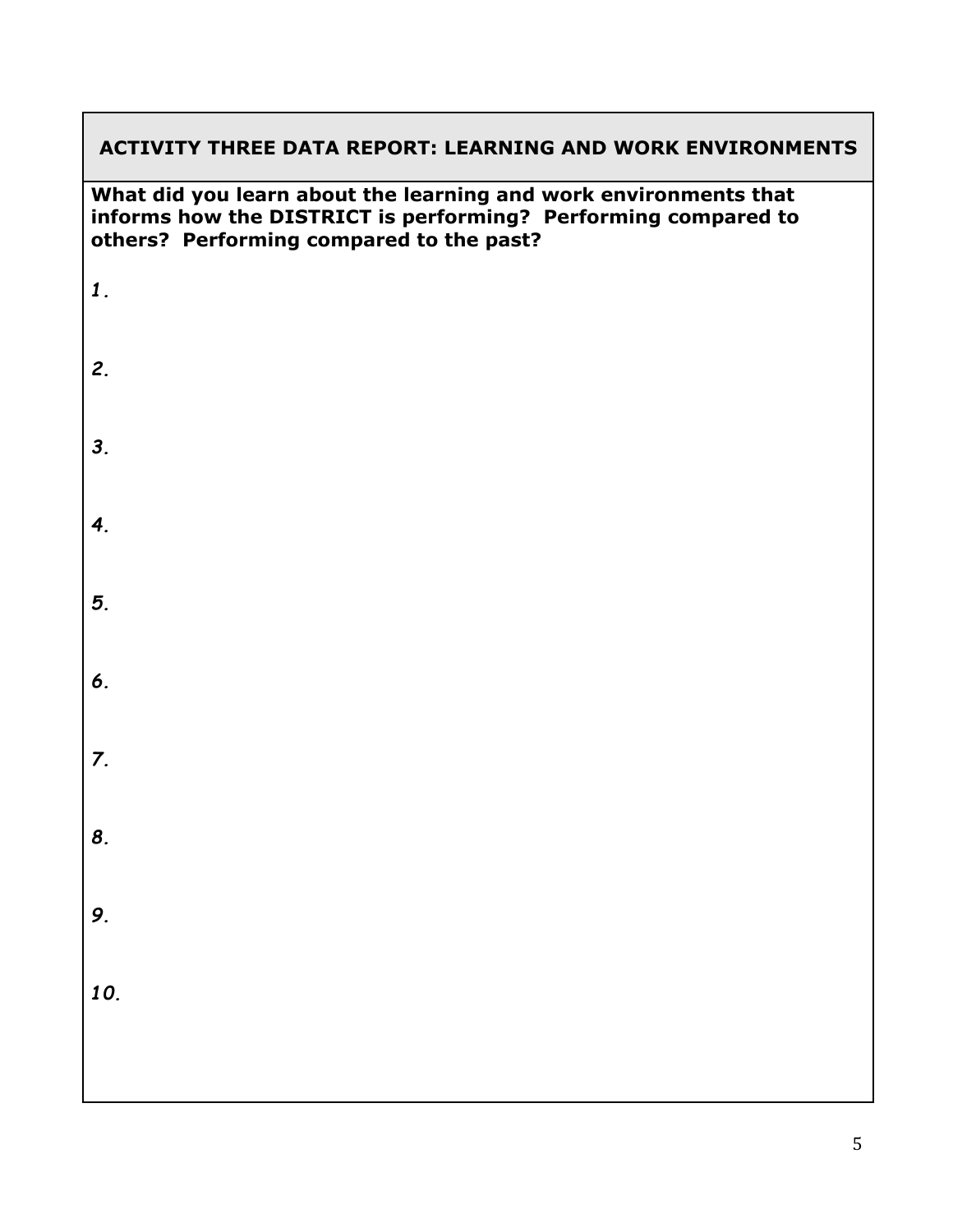# **ACTIVITY THREE DATA REPORT: FINANCES, FACILITIES, & TECHNOLOGY What did you learn about the finances, facilities and technology that informs how the DISTRICT is performing? Performing compared to others? Performing compared to the past?** *1. 2. 3. 4. 5. 6. 7. 8. 9. 10.*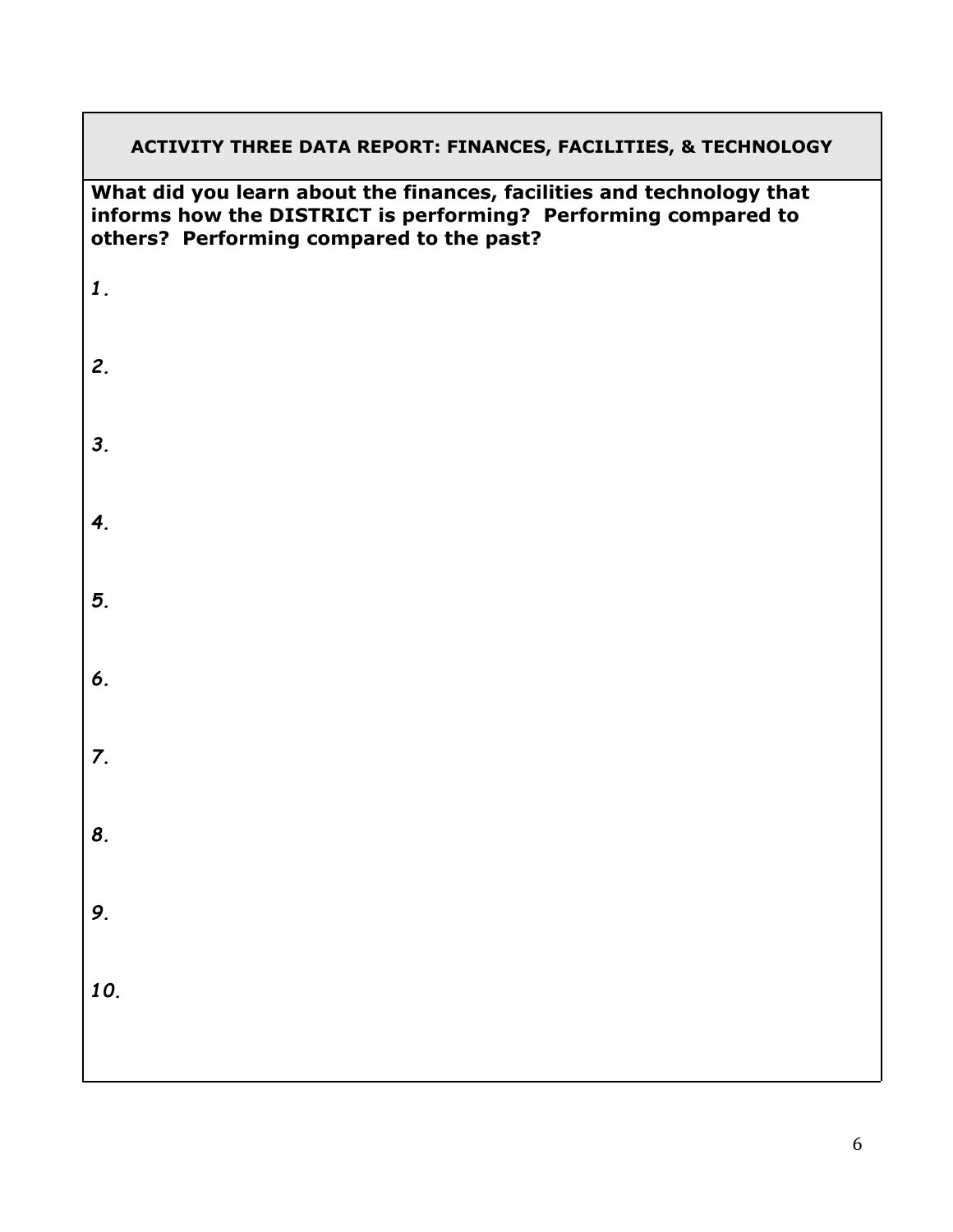| Analysis of the Information from the Data Reports |                                       |                                                                  |
|---------------------------------------------------|---------------------------------------|------------------------------------------------------------------|
| Reports                                           | Going Well; Needs to be<br>Celebrated | Could be better: Is a<br>Possible Opportunity for<br>Improvement |
| <b>Student Achievement</b><br>Report              |                                       |                                                                  |
| Learning and Work<br><b>Environment Report</b>    |                                       |                                                                  |
| <b>Finance and Facilities</b><br>Report           |                                       |                                                                  |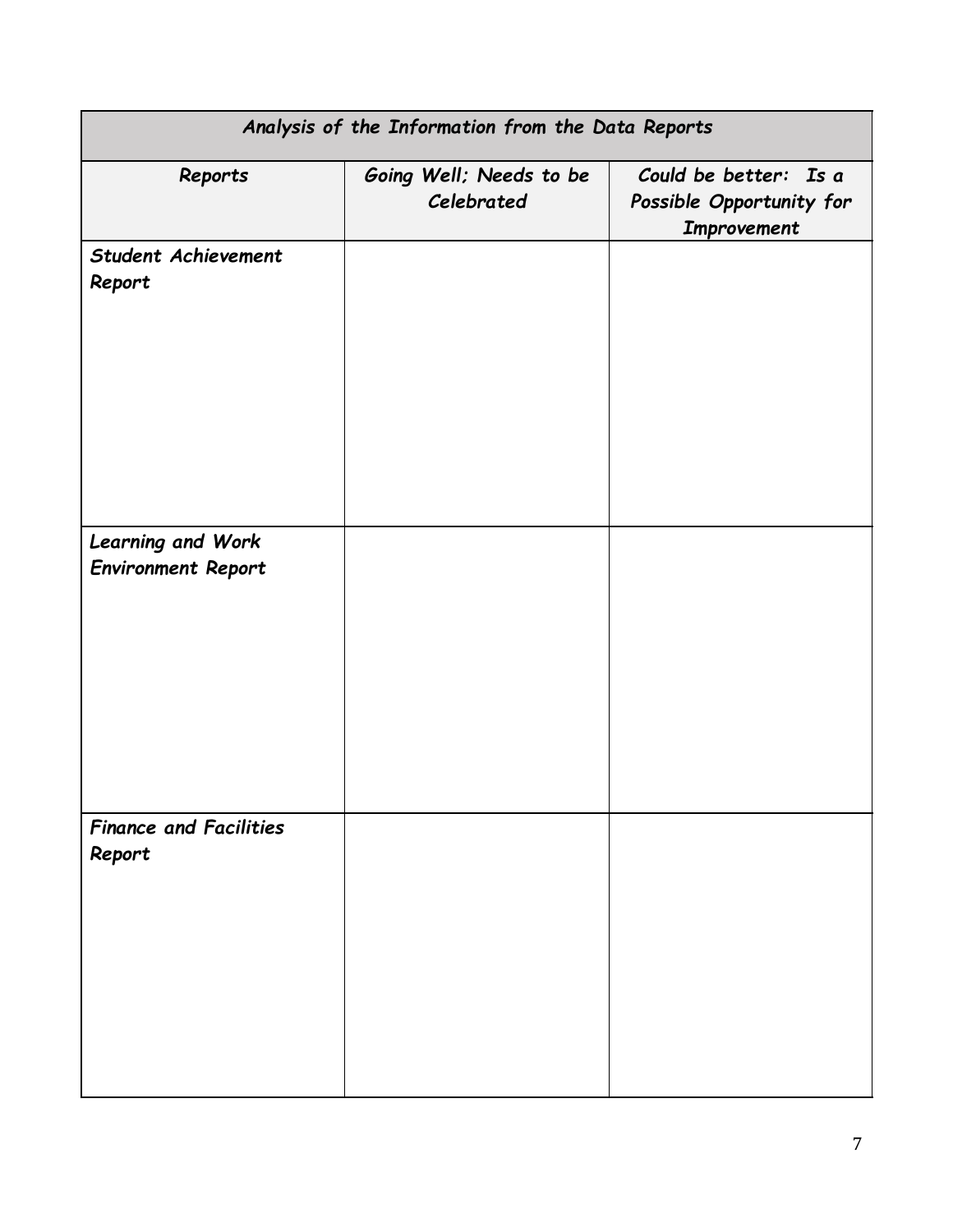#### **ACTIVITY FIVE: SWOT ANALYSIS**

| <b>STRENGTHS:</b> What are we most proud of?<br>What do we consider to be the results of our best<br>work? What advantages do we have? What do<br>others say about us in positive ways? | <b>WEAKNESSES:</b> What are we not doing well?<br>What are we most criticized for or receive the most<br>complaints about? What do we seem to have a hard<br>time doing well? What needs our immediate attention? |
|-----------------------------------------------------------------------------------------------------------------------------------------------------------------------------------------|-------------------------------------------------------------------------------------------------------------------------------------------------------------------------------------------------------------------|
| 1.                                                                                                                                                                                      | 1.                                                                                                                                                                                                                |
| 2.                                                                                                                                                                                      | 2.                                                                                                                                                                                                                |
| 3.                                                                                                                                                                                      | 3.                                                                                                                                                                                                                |
| 4.                                                                                                                                                                                      | 4.                                                                                                                                                                                                                |
| 5.                                                                                                                                                                                      | 5.                                                                                                                                                                                                                |
| 6.                                                                                                                                                                                      | 6.                                                                                                                                                                                                                |
| 7.                                                                                                                                                                                      | 7.                                                                                                                                                                                                                |
| 8.                                                                                                                                                                                      | 8.                                                                                                                                                                                                                |
| 9.                                                                                                                                                                                      | 9.                                                                                                                                                                                                                |
| 10.                                                                                                                                                                                     | 10.                                                                                                                                                                                                               |
|                                                                                                                                                                                         |                                                                                                                                                                                                                   |
|                                                                                                                                                                                         |                                                                                                                                                                                                                   |